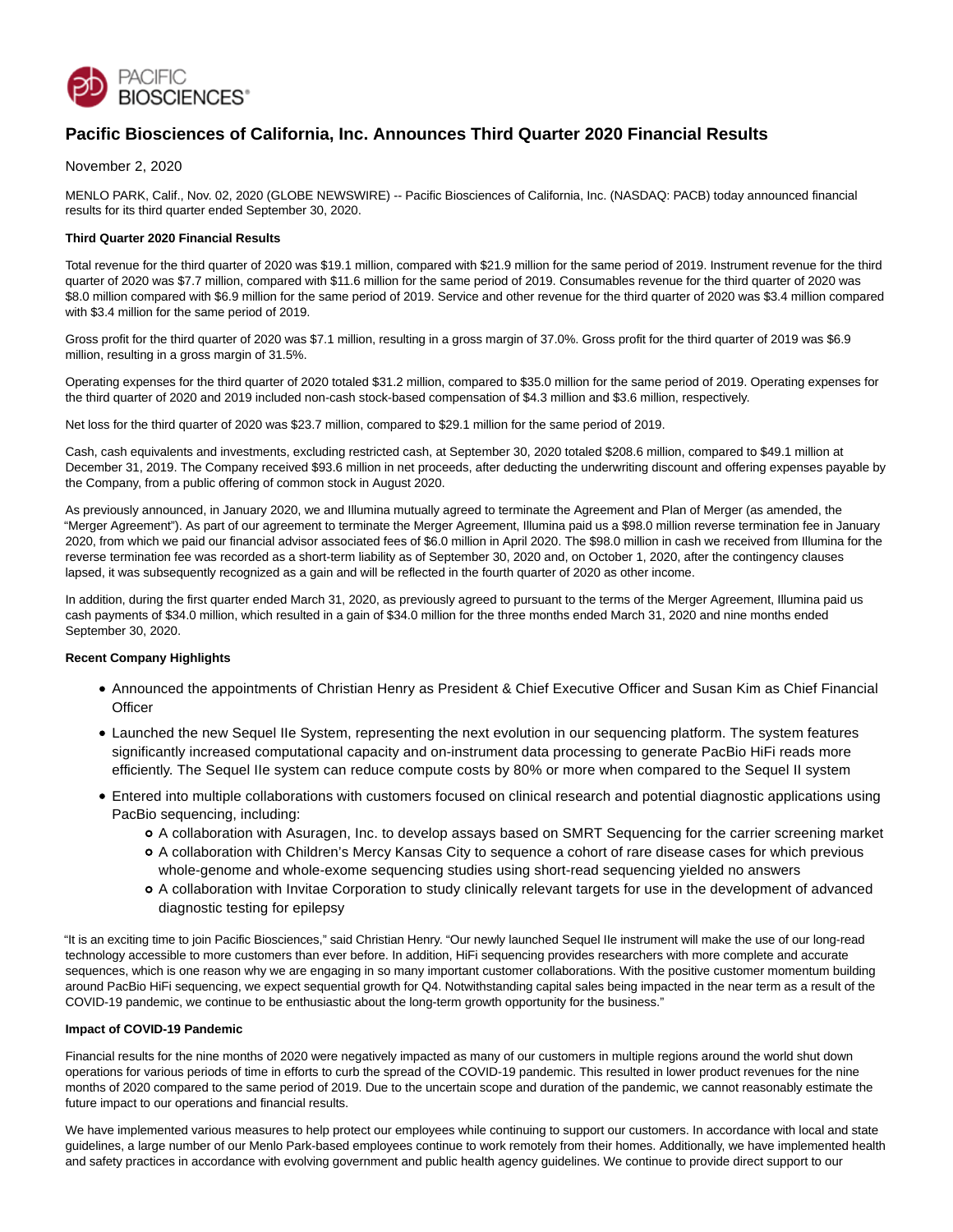customers, including those customers working on COVID-19 related research, testing, treatment, and prevention. This support includes consumable and instrument shipments, field support, and limited wet-lab activities. We will continue to monitor our operating expenses and cash flows in response to the evolving market conditions.

## **Quarterly Conference Call Information**

Management will host a quarterly conference call to discuss its third quarter ended September 30, 2020 results today at 4:30 p.m. Eastern Time. Investors may listen to the call by dialing 1.888.366.7247, or if outside the U.S., by dialing +1.707.287.9330, using Conference ID # 5173038. The call will be webcast live and will be available for replay at Pacific Biosciences' website at [https://investor.pacificbiosciences.com/.](https://www.globenewswire.com/Tracker?data=jJIbhdCRDbHLC2psFCPfIEwg1Rr7ld9duXevoF0KOcKYw1Zz_kGnkzmZ1OHtDh_PTwVIwsZdowIepN8HxuMA-5ULQ2P_8yG7VuPJYw_3qqGfIf5YdoIBzes2RAHbn2naABYk9ac3Nmd-z_nSY1UVjA==)

#### **About Pacific Biosciences**

Pacific Biosciences of California, Inc. (NASDAQ:PACB), is empowering life scientists with highly accurate long-read sequencing. The company's innovative instruments are based on Single Molecule, Real-Time (SMRT®) Sequencing technology, which delivers a comprehensive view of genomes, transcriptomes, and epigenomes, enabling access to the full spectrum of genetic variation in any organism. Cited in thousands of peer-reviewed publications, PacBio® sequencing systems are in use by scientists around the world to drive discovery in human biomedical research, plant and animal sciences, and microbiology.

# **Forward-Looking Statements**

All statements in this press release that are not historical are forward-looking statements, including, among other things, our financial outlook for the fourth quarter of 2020 and long-term, the accounting treatment of payments we received from Illumina, expectations related to the newly launched Sequel IIe instrument, the future impact of COVID-19 on our business, including the impact to revenue and the impact and sufficiency of safety measures we have implemented. You should not place undue reliance on forward-looking statements because they involve known and unknown risks, uncertainties, changes in circumstances and other factors that are, in some cases, beyond Pacific Biosciences' control and could cause actual results to differ materially from the information expressed or implied by forward-looking statements made in this press release. Factors that could materially affect actual results can be found in Pacific Biosciences' most recent filings with the Securities and Exchange Commission, including Pacific Biosciences' most recent reports on Forms 8-K, 10-K and 10-Q, and include those listed under the caption "Risk Factors." Pacific Biosciences undertakes no obligation to revise or update information in this press release to reflect events or circumstances in the future, even if new information becomes available.

The condensed consolidated financial statements that follow should be read in conjunction with the notes set forth in the Pacific Biosciences' Quarterly Report on Form 10-Q when filed with the Securities and Exchange Commission.

**Contact:** Trevin Rard 650.521.8450

[ir@pacificbiosciences.com](https://www.globenewswire.com/Tracker?data=IqCdXFolsYkcWUUikWpY4DU4ungkXHQn_I7uNrIX08UpqPz_lZWb0WUUebvIgEmROtwZWeiWXfZp03PGhtxLx7cX9vv8winMMBMR7_2rUkg=)

## **Pacific Biosciences of California, Inc. Unaudited Condensed Consolidated Statement of Operations** (amounts in thousands, except per share amounts)

|                                               | Three Months Ended September 30, |    |           | Nine Months Ended September 30, |           |    |           |
|-----------------------------------------------|----------------------------------|----|-----------|---------------------------------|-----------|----|-----------|
|                                               | 2020                             |    | 2019      |                                 | 2020      |    | 2019      |
| Revenue:                                      |                                  |    |           |                                 |           |    |           |
| Product revenue                               | \$<br>15,749                     | \$ | 18,484    | \$                              | 41,798    | \$ | 53,191    |
| Service and other revenue                     | 3,333                            |    | 3,431     |                                 | 9,959     |    | 9,770     |
| Total revenue                                 | 19,082                           |    | 21,915    |                                 | 51,757    |    | 62,961    |
| Cost of Revenue:                              |                                  |    |           |                                 |           |    |           |
| Cost of product revenue                       | 9,228                            |    | 12,188    |                                 | 22,874    |    | 32,786    |
| Cost of service and other revenue             | 2,790                            |    | 2,813     |                                 | 7,718     |    | 8,531     |
| Total cost of revenue                         | 12,018                           |    | 15,001    |                                 | 30,592    |    | 41,317    |
| Gross profit                                  | 7,064                            |    | 6,914     |                                 | 21,165    |    | 21,644    |
| <b>Operating Expense:</b>                     |                                  |    |           |                                 |           |    |           |
| Research and development                      | 16,467                           |    | 14,962    |                                 | 46,727    |    | 45,357    |
| Sales, general and administrative             | 14,772                           |    | 20,066    |                                 | 54,846    |    | 58,915    |
| Total operating expense                       | 31,239                           |    | 35,028    |                                 | 101,573   |    | 104,272   |
| Operating loss                                | (24, 175)                        |    | (28, 114) |                                 | (80, 408) |    | (82, 628) |
| Gain from Continuation Advances from Illumina |                                  |    |           |                                 | 34,000    |    |           |
| Interest expense                              |                                  |    | (664)     |                                 | (267)     |    | (1,933)   |
| Other income (expenses), net                  | 467                              |    | (345)     |                                 | 1,143     |    | 518       |
| Net loss                                      | (23, 708)                        | S  | (29,123)  | S                               | (45, 532) | \$ | (84, 043) |
| Basic and diluted net loss per share          | (0.14)                           |    | (0.19)    |                                 | (0.29)    |    | (0.55)    |